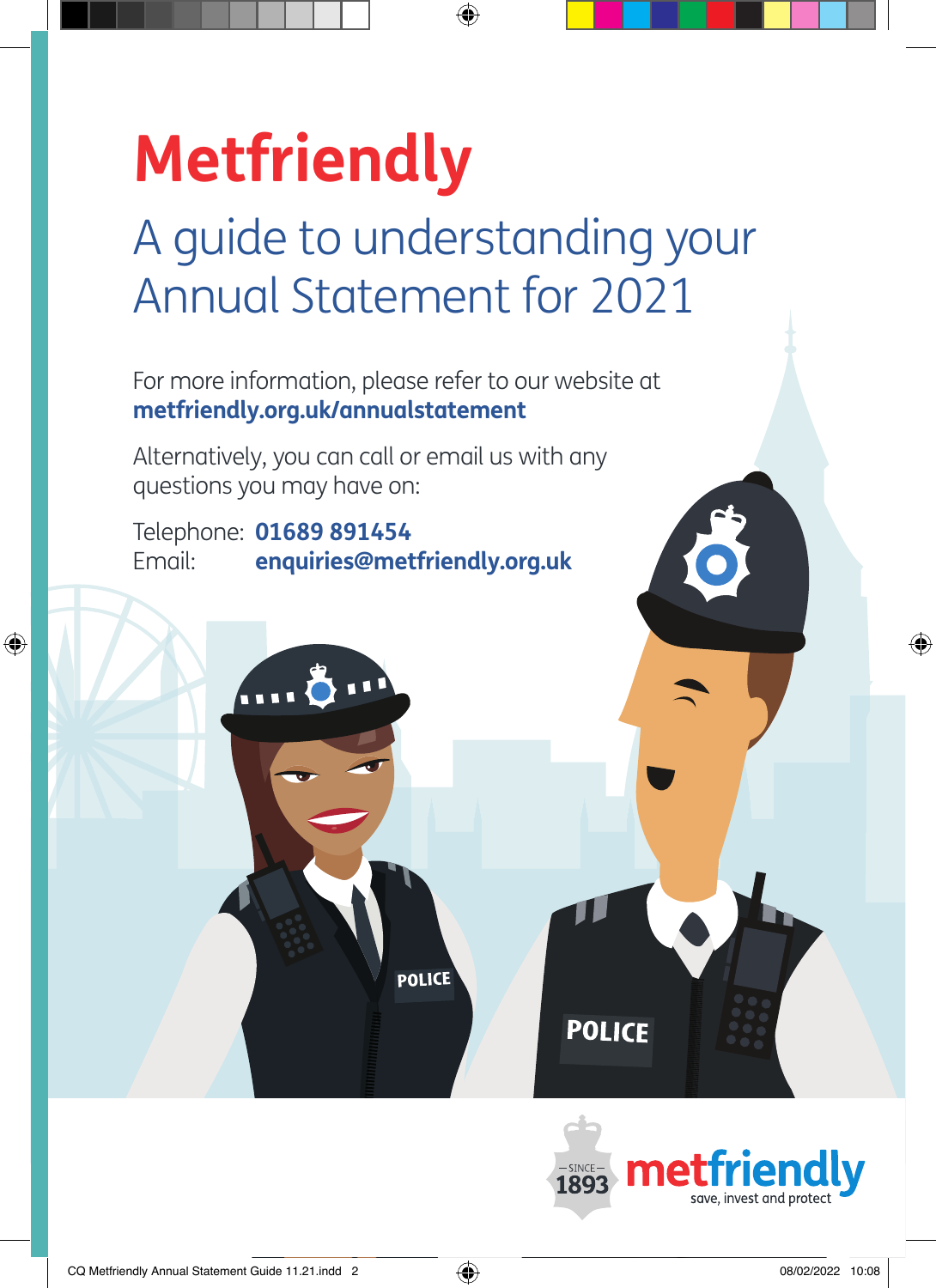### **Metfriendly's Range of Plans**

For each product you take out, we issue a plan that contains one or more separate policies, which are issued for flexibility or tax efficiency.

| Fixed Term Plans                      | A plan whose benefit is for a set period, after which it ends.                                                                                                                                                                                                                                                                                          |
|---------------------------------------|---------------------------------------------------------------------------------------------------------------------------------------------------------------------------------------------------------------------------------------------------------------------------------------------------------------------------------------------------------|
|                                       | Metfriendly products include:<br>• Life Cover such as Level Term Assurance<br>and Decreasing Term Assurance<br>• Critical Illness<br>• Income Protection<br>• Five-year Savings Plan, (which provides a<br>payment to the plan holder at the end)                                                                                                       |
| Conventional<br>With-Profits<br>(CWP) | A plan that is guaranteed to pay out an agreed amount<br>when it matures or reaches an option date. Some provide<br>the option to remain invested after the 10th anniversary<br>when premiums cease. Metfriendly will aim to increase<br>the value of your plan by adding annual bonuses, and<br>may add a final bonus when it matures or is cashed in. |
|                                       | Metfriendly products include:<br>• Ten-year Savings Plan (which is fully paid after ten years)<br>• Fixed Term Endowment<br>• Tax-exempt Savings Plan (which is fully paid after<br>ten years)<br>• Standard Savings Plan                                                                                                                               |
| Accumulating<br>With-Profits<br>(AWP) | An accumulating With-Profits Plan is a plan where<br>your savings increase as contributions are made.<br>These plans have no set end date. Metfriendly will aim<br>to increase the value of your plan for as long as you<br>hold it with us by adding annual bonuses, and may                                                                           |
|                                       | add a final bonus when you cash-in the policy.<br>Metfriendly products include:<br>• Lump Sum ISA<br>• Monthly Savings ISA<br>• Lifetime ISA<br>• Junior ISA (becomes an adult ISA at age 18)<br>• With-Profits Bond                                                                                                                                    |

**Market Value Reduction (MVR):** The Society reserves the right to reduce the cash-in value of the plan to reflect<br>sustained falls in markets, which could mean that the cash-in value of your plan is less than the contributi have made. This reduction is called an MVR and will only be enforced when you cash-in your investment during the<br>period when it applies. It's important to note that it does not apply to death claims and that MVRs are not c

**Guarantees:** For Conventional With-Profits, the death claim or maturity value is guaranteed to be at least the current sum assured plus declared annual bonuses.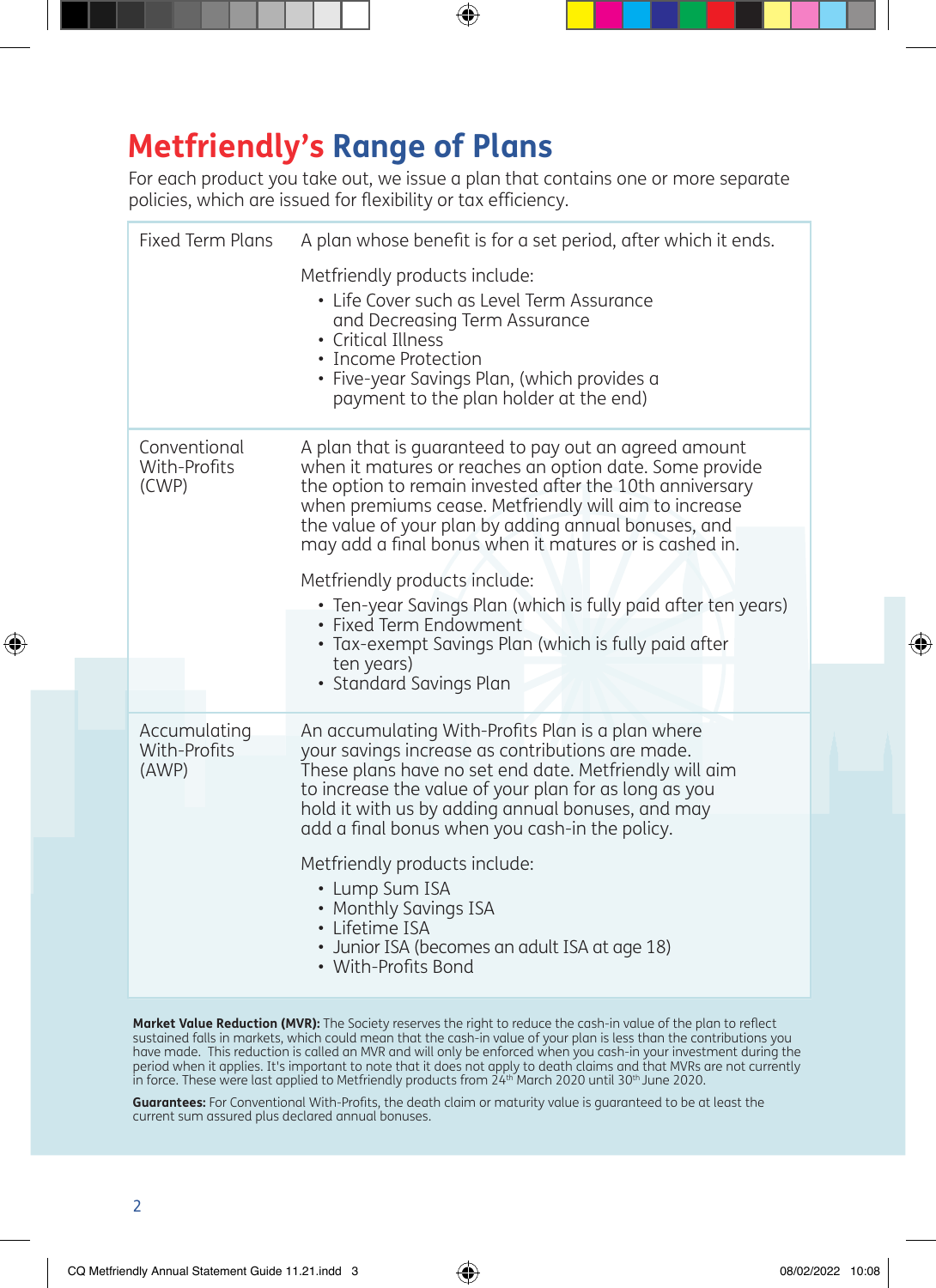### **With-Profits Plans: Guide to Your Statement**

| Certificate Number /<br>Plan Number               | A unique reference number that identifies your<br>plan(s) with Metfriendly                                                                                                                    |  |  |  |
|---------------------------------------------------|-----------------------------------------------------------------------------------------------------------------------------------------------------------------------------------------------|--|--|--|
| Start Date / Investment Date                      | The date on which your plan commenced                                                                                                                                                         |  |  |  |
| <b>Maturity Date</b>                              | The date at which your plan ends and pays out<br>(if applicable)                                                                                                                              |  |  |  |
| <b>Total Contributions</b>                        | The total amount paid into your plan to<br>31/12/2021                                                                                                                                         |  |  |  |
| Original Sum Assured                              | The amount that your plan guaranteed to pay<br>at its start date                                                                                                                              |  |  |  |
| Current Sum Assured                               | The value of your plan (made up of the Original Sum<br>Assured plus annual bonuses) as at 31/12/2021                                                                                          |  |  |  |
| <b>Accumulated Bonuses</b>                        | The total annual bonuses accumulated under<br>your plan from the start date to 31/12/2020                                                                                                     |  |  |  |
| <b>Fixed Contribution</b>                         | A fixed amount paid into your plan that cannot<br>be changed after your plan has started                                                                                                      |  |  |  |
| Monthly Contributions                             | The regular monthly amount that you pay into<br>your plan                                                                                                                                     |  |  |  |
| Payments Made                                     | The accumulated amount in £s paid out of your<br>plan up until 31/12/2021                                                                                                                     |  |  |  |
| Bonus Rate(s) 2021 (%)                            | The annual bonus rate(s) credited to your<br>plan(s) for 2021                                                                                                                                 |  |  |  |
| New Annual Bonus 2021                             | The total bonus added to your plan in 2021                                                                                                                                                    |  |  |  |
| <b>Total Contributions plus</b><br><b>Bonuses</b> | The total value of the contributions and annual<br>bonuses paid into your plan. If you have taken<br>money out of your plan this will be reflected in<br>this value                           |  |  |  |
| <b>Final Bonus</b>                                | We will add a final bonus to some of our plan(s).<br>Further details are given on page 6                                                                                                      |  |  |  |
| Cash-in value                                     | The cash-in value of your plan on 01/01/2022.<br>This is available when you decide to fully cash<br>in your plan or when you die. The cash-in value<br>can vary and is not usually guaranteed |  |  |  |





**metfriendly.org.uk | 01689 891454**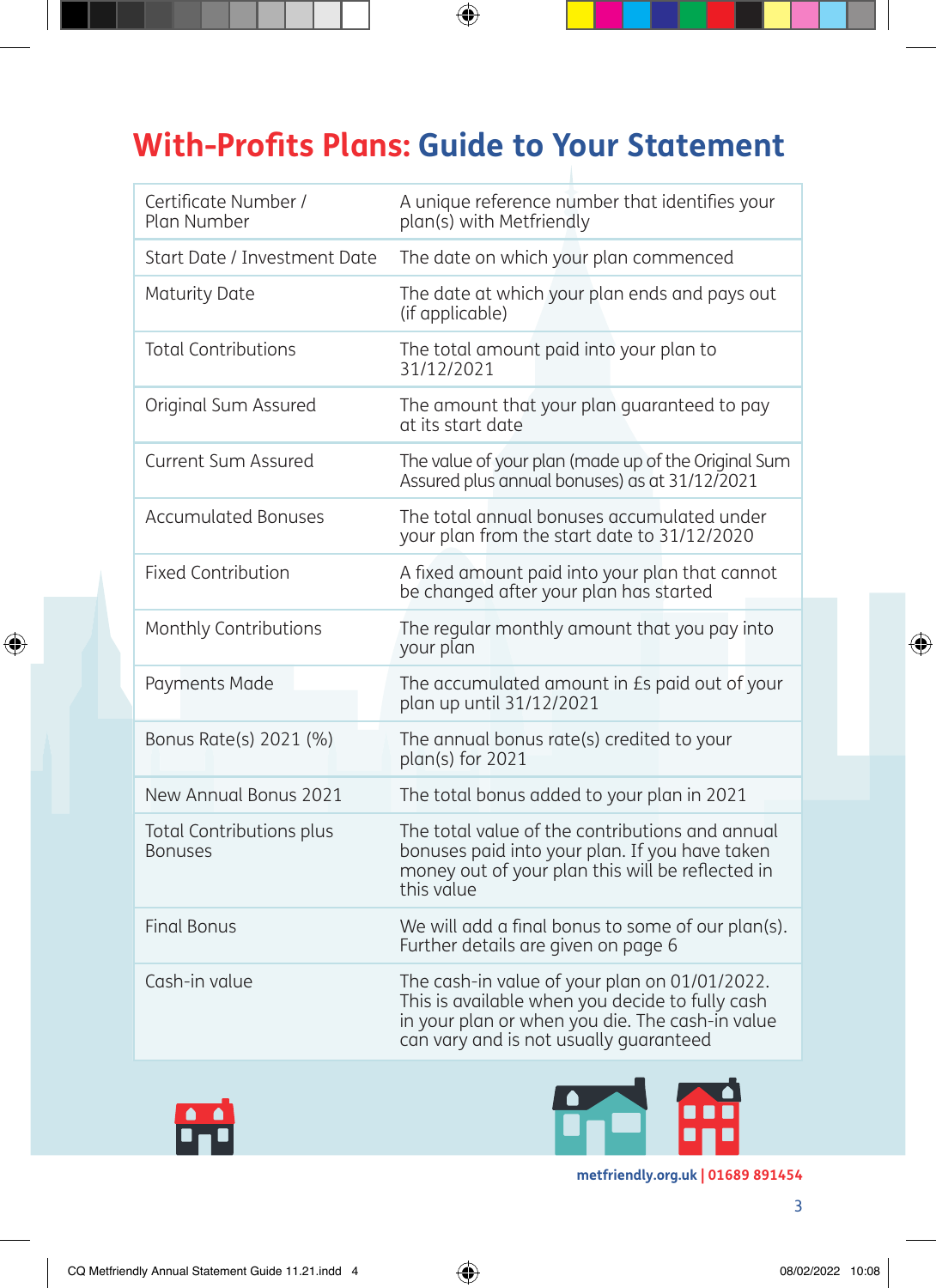### **Fixed Term Plans: Guide to Your Statement**

| Policy Number                     | A unique reference number that identifies your<br>policy with the Society                                                                  |  |  |  |
|-----------------------------------|--------------------------------------------------------------------------------------------------------------------------------------------|--|--|--|
| Sum Assured                       | The amount payable on the occurrence of an<br>insured event, such as death or diagnosis of a<br>listed critical illness                    |  |  |  |
| Monthly Premium                   | The amount paid every month to benefit from<br>cover under your policy                                                                     |  |  |  |
| Smoking Status                    | The smoking status that we hold on record for<br>you                                                                                       |  |  |  |
| Initial Sum Assured               | The original amount of cover provided by your<br>policy. See below for Decreasing Term                                                     |  |  |  |
| Current Sum Assured               | For a Decreasing Term policy, the current amount<br>that your policy covers you for                                                        |  |  |  |
| Policy Term                       | The length of your policy from start date to end<br><b>Ante</b>                                                                            |  |  |  |
| Joint Life                        | The names of the people on whose death a<br>payment from the policy (on the death of the first<br>or second lives assured) becomes payable |  |  |  |
| <b>Insured Earnings</b>           | For Income Protection - the earnings on which<br>the benefits of your policy are based                                                     |  |  |  |
| Start Date/Investment<br>Date     | The date on which your policy commenced                                                                                                    |  |  |  |
| <b>Maturity Date</b>              | The date at which your policy ends and pays out<br>(if applicable)                                                                         |  |  |  |
| <b>Fixed Contribution</b>         | A fixed amount paid into your policy that cannot<br>be changed after your policy has started                                               |  |  |  |
| Guaranteed Payment at<br>Maturity | The guaranteed amount paid at the end of the<br>policy                                                                                     |  |  |  |





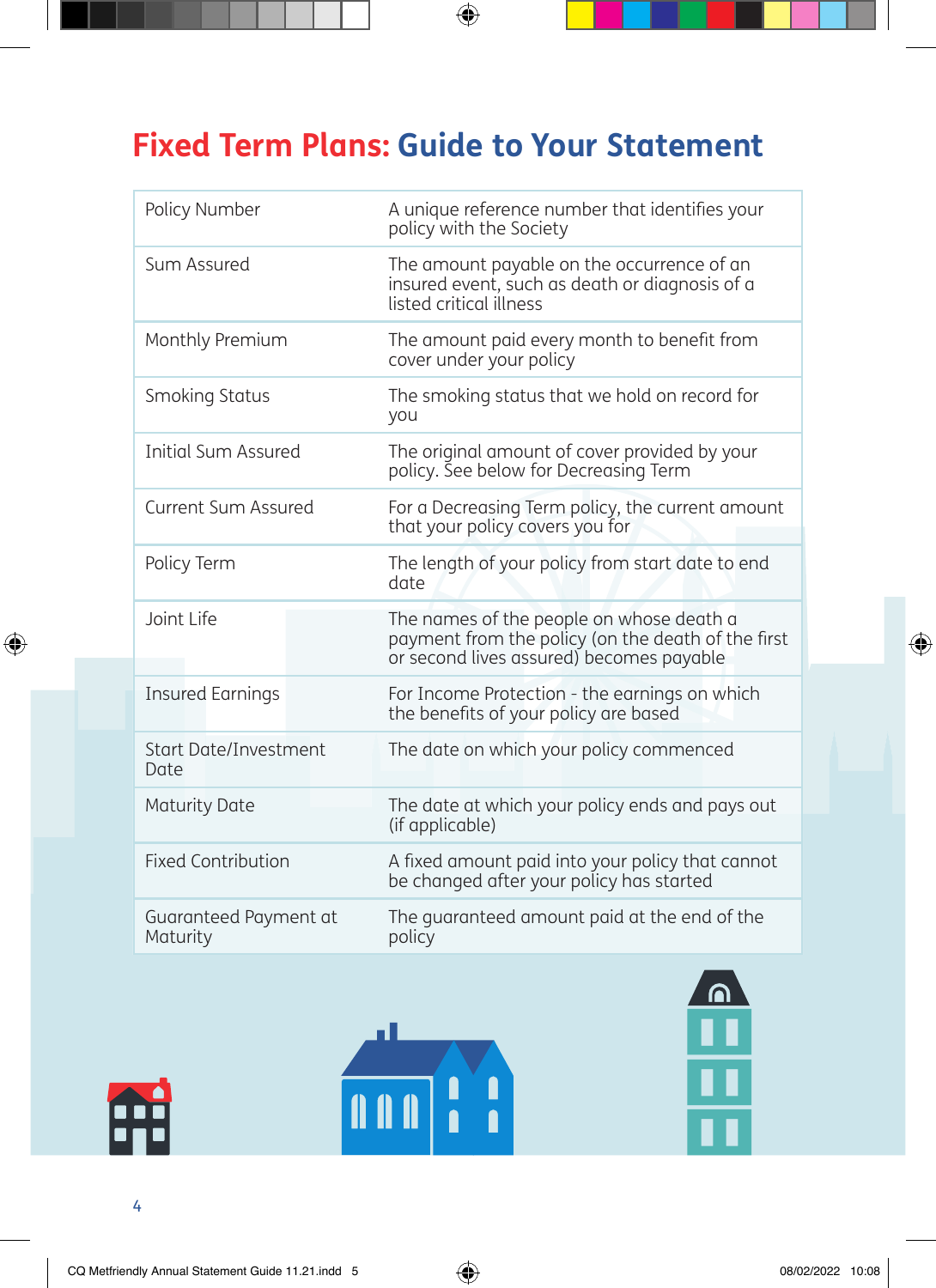## **How we manage the With-Profits Fund**

### **What is a with-profits investment?**

With-profits investments are a method of providing a saver with access to a fund which aims to provide consistent, stable returns on savings over the medium to long term.

### **How does the With-Profits Fund work?**

The premiums we collect from with-profits members are pooled together into Metfriendly's With-Profits Fund. We use three fund managers to manage most of the with-profit assets. These include bond funds, cash, a multi-asset fund and property funds. Approximately half of the fund's return-seeking assets are invested in a "multi-asset" fund with a broad spread of investment risk, approximately a third in corporate bonds with the remaining assets invested in four different commercial property funds and cash. By spreading our investments this way, the Society is not solely dependent on one market. For instance, if the value of the stock market were to go down but other investments go up then one effect would counteract the other.

Metfriendly aims to be fair to all members and to uphold the promises made to them when they took out their plan(s) with us. However, any payments made to members by way of an annual or final bonus must reflect the way in which the value of the With-Profits Fund has performed throughout the period of investment.

We aim to avoid large changes in the amounts paid on comparable plans from year to year. This is known as "smoothing" and is designed to protect members from some of the sudden movements in the stock market. In practice, smoothing means that we hold back some of the high investment returns from the good years and use them to boost with-profits payments in years when returns are lower.

### **What are bonuses?**

Your Annual Statement gives details of the bonuses that have been added to your plan. There are two types of bonus:

*Annual bonuses* – members receive an annual bonus on with-profits plans. Annual bonuses are sometimes also described as reversionary bonuses. These bonuses can vary depending on the type of contract you have and, once added, cannot be taken away (provided that the contract is held to the end of its term and any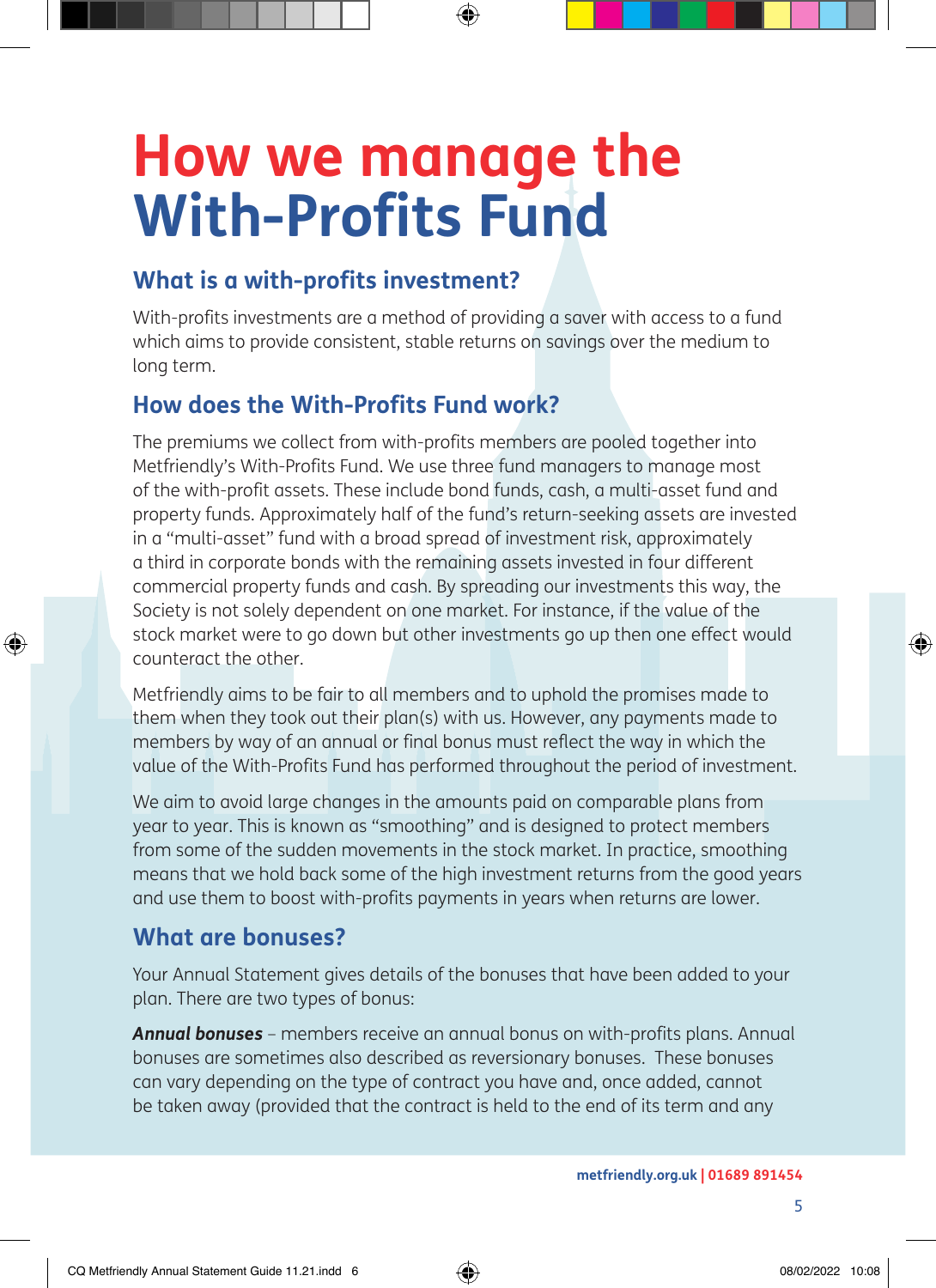contributions due are paid). Our Board usually sets annual bonuses at its Autumn Board meeting each year after receiving the advice of a professional adviser (the "With-Profits Actuary") who considers investment performance, current interest rates and the Society's financial strength.

*Final bonus* – when a plan is cashed in, we will usually add a final bonus. This will vary according to the type of contract you have. Final bonuses are not guaranteed and are not known until the time of payment. These are usually set by the Board at its Autumn Board meeting, but may be varied at any time. Final bonuses on lump sum products are revised quarterly. Final bonuses do not apply to Monthly Savings ISA and Monthly Junior ISA plans taken out between 1<sup>st</sup> January 2016 and 5<sup>th</sup> April 2020 inclusive.

### **How do you work out what the final bonus should be?**

The final bonus (or the rate of annual bonus in the case of Monthly Savings ISAs and Monthly Savinas Junior ISAs issued between 1st January 2016 and 5<sup>th</sup> April 2020) is intended to ensure that payments to members are broadly equivalent to the contributions paid in, accumulated to allow for:

- our expenses
- the investment return, after fund managers' charges, guarantee charges and allowing for smoothing, and
- any allowance for taxation and the cost of providing death benefits, where applicable.

Although Metfriendly has low administration costs, these costs have a greater effect on the return to members for plans of short duration, which is why you should see your savings plans as medium-to long-term investments.

Metfriendly aims to pay out the money made by its investments back to its members, after the costs of running the society have been accounted for. If the Society has more assets than it needs to pay members at any particular point in time, these assets will be carried forward to protect members against potential large drops in returns in the future and to "smooth" investment returns as described above. They are also used to support the guaranteed benefits including the sum assured (where applicable) and annual bonuses already added.

Additionally, the greater financial strength that this prudent approach gives the Society enables us to make some investments with a higher risk. We will always keep these under review and will not take any unnecessary risks with the investments we make on your behalf.



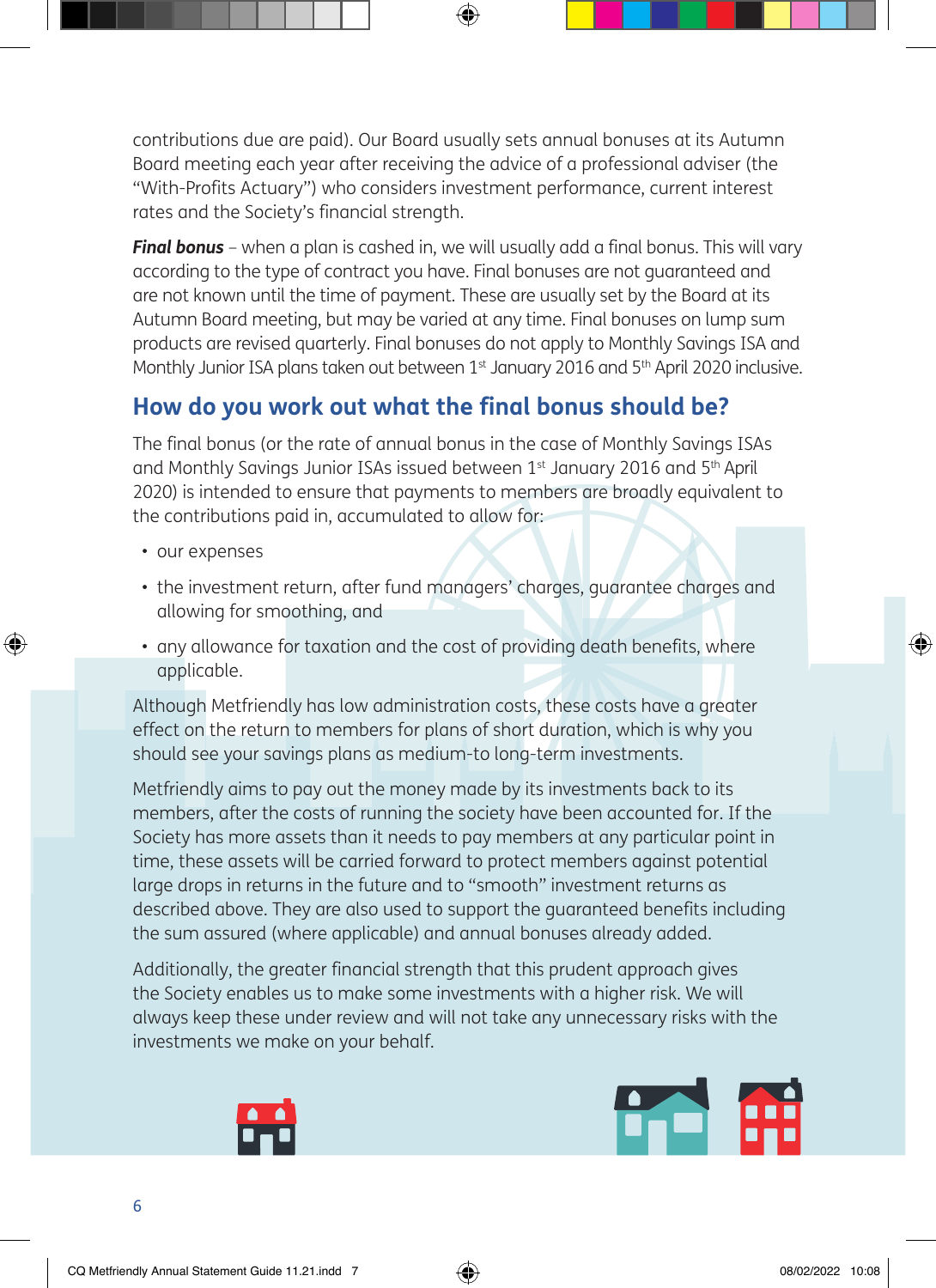### **If I surrender my plan what will I get back?**

All surrender values remain subject to the discretion of the Society and are not generally guaranteed. If you are thinking about surrendering a plan, please call us on **01689 891454**.

### **What are your charges for?**

The Society incurs costs for taking on and processing new business together with ongoing staff, premises and administration expenses. As an organisation that is owned by our Members, we strive to keep these costs as low as possible and under constant review.

The Society does not pay commission to anyone.

We also make a charge for the cost of providing the valuable guarantees in our products.

### **How can I find out more information about With-Profits?**

All firms that carry out with-profits business are required to publish their **Principles and Practices of Financial Management (PPFM)**, which gives you more detailed information on how we manage the With-Profits Fund. The PPFM is usually reviewed annually and was last updated in July 2020. A copy of the PPFM is available at metfriendly.org.uk/PPFM

If you would like to speak to someone about anything in this guide then please give us a call on **01689 891454**.







**metfriendly.org.uk | 01689 891454**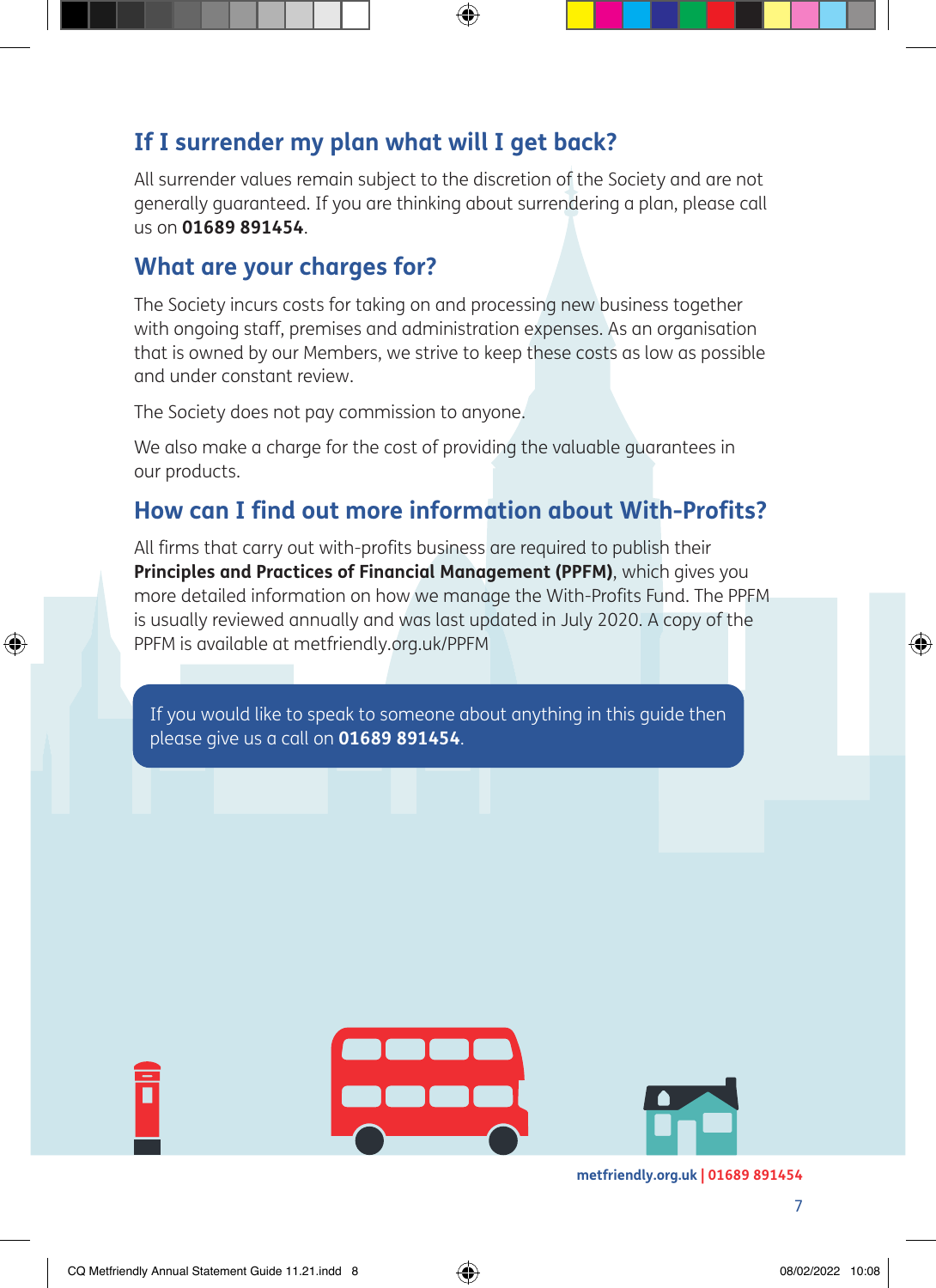## **Current Bonus Rates**

Current bonus rates are published on our website at metfriendly.org.uk and are shown in the tables below.

### **Annual bonus rates**

Table 1 below shows the declared annual bonus rates for 2021, along with the rates for 2020. Annual bonus rates for 2022 will not be decided until the end of the year. Interim annual bonus rates to be paid on claims in 2022 are also shown. These annual bonus rates are applied on a calendar year basis.

### **Table 1: Annual Bonus Rates applied on a Calendar Year Basis**

| Product                                                                     | <b>Tables</b>     | 2020<br><b>Declared</b><br>Rate | 2021<br><b>Declared</b><br>Rate | 2022<br>Interim<br>Rate |
|-----------------------------------------------------------------------------|-------------------|---------------------------------|---------------------------------|-------------------------|
| Tax-Exempt Savings Plans                                                    | 8, 10, 11, 21, 22 | 0.10%                           | 0.50%                           | 0.50%                   |
| <b>Standard Savings Plans</b>                                               | 12, 15, 16        | 0.08%                           | 0.40%                           | 0.40%                   |
| With-Profit Bonds, With-Profit Income<br>Bonds and Flexible Savings Plans   | 19, 26, 27        | 0.20%                           | 0.80%                           | 0.80%                   |
| Fully Paid Tax-Exempt Option Plans                                          | 11                | 0.25%                           | 1.00%                           | 1.00%                   |
| Fully Paid Standard Option Plans                                            | 12                | 0.20%                           | 0.80%                           | 0.80%                   |
| Lump Sum ISAs, Lump Sum Junior ISAs<br>& Regular Premium ISAs prior to 2016 | 24, 25, 28        | 0.25%                           | 1.00%                           | 1.00%                   |

Table 2 below shows the annual bonus rates for policies where bonus rates are applied on a tax year basis, which starts on the 6<sup>th</sup> April each year and ends on 5<sup>th</sup> April the following year. These apply to Monthly Savings ISA and Lifetime ISA policies. Annual bonus rates for the 2022/23 tax year will not be decided until the end of the year, and the rates shown are interim annual bonus rates to be paid on claims in 2022. Monthly Savings ISA policies issued between 1<sup>st</sup> January 2016 and 5<sup>th</sup> April 2020 receive only an annual bonus.

### **Table 2: Annual Bonus Rates for Monthly Savings ISA and Lifetime ISA Policies**

| Product                                                                                  | <b>Tables</b> | 2020/21<br><b>Declared</b><br>Rate | 2021/22<br><b>Declared</b><br>Rate* | 2022/23<br>Interim<br>Rate |
|------------------------------------------------------------------------------------------|---------------|------------------------------------|-------------------------------------|----------------------------|
| Lifetime ISAs                                                                            | 31            | 0.25%                              | 1.00%                               | 1.00%                      |
| Monthly Savings ISA & Junior ISA<br>policies issued between 01/01/2016<br>and 05/04/2020 | 29, 30        | 1.00%                              | 1.50%                               | 1.50%                      |
| Monthly Savings ISA & Junior ISA<br>policies issued from 06/04/2020**                    | 32, 33        |                                    | 1.00%                               | 1.00%                      |

\*The bonus rate for the 2021/22 tax year will be applied from  $6<sup>th</sup>$  April 2021 to  $5<sup>th</sup>$  April 2022. The Society reserves the right to reduce annual bonus rates in 2022 should market movements mean that this is appropriate to maintain fairness for all policyholders.

 $*$ For Monthly Savings ISA & Junior ISA policies issued from 6th April 2020, there is no 2020/21 rate as these policies received the guaranteed reversionary bonus rate of 1.5% for the 2020/21 tax year.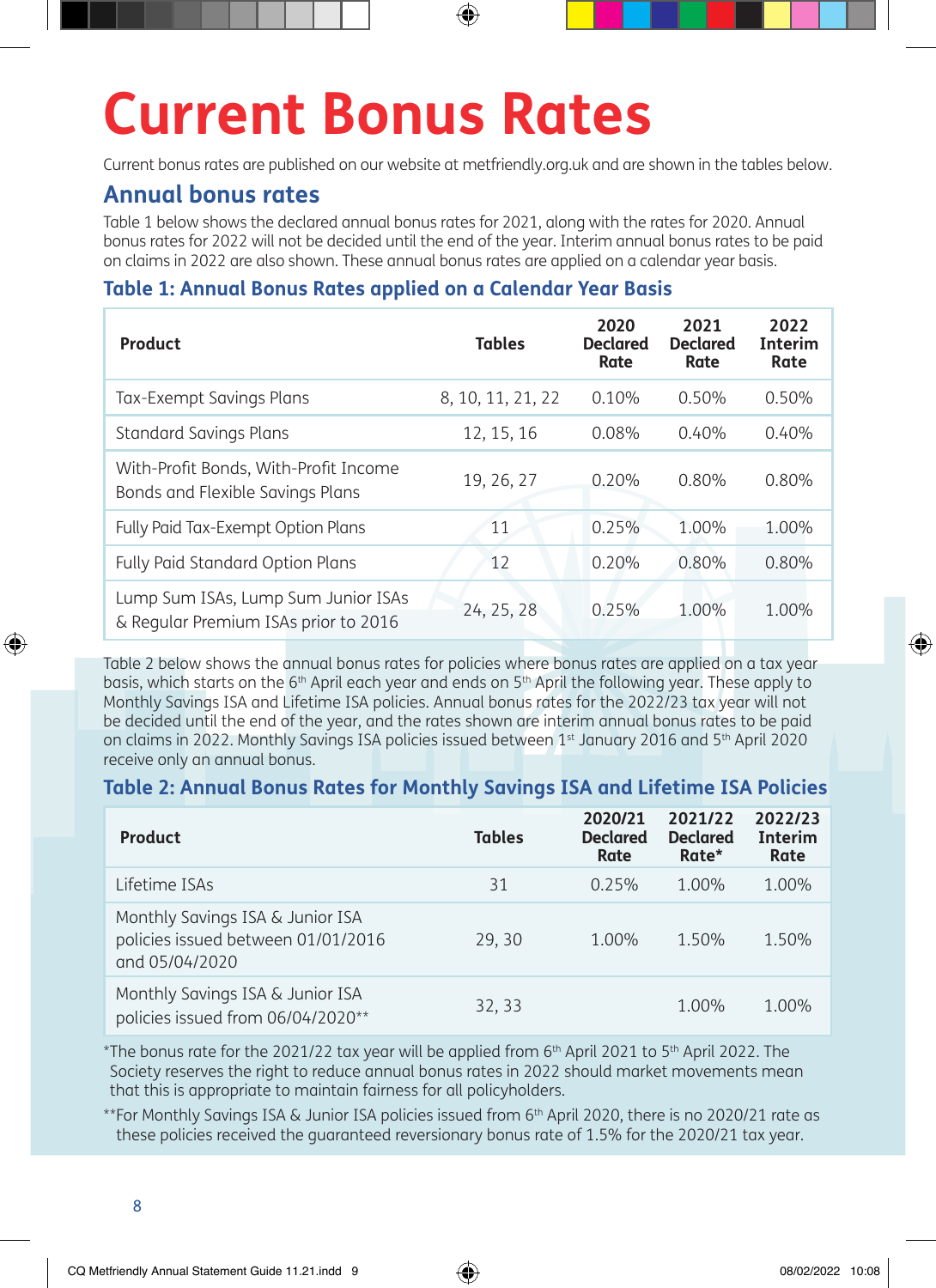### **Final bonus rates**

Final bonuses do not apply to the Monthly Savings ISAs and Monthly Savings Junior ISAs issued between 1<sup>st</sup> January 2016 and 5<sup>th</sup> April 2020.

#### **With-Profit Bonds and Lump Sum ISAs**

| Final Bonuses as at 1 January 2022                                                                           |      |      |      |      |  |  |  |
|--------------------------------------------------------------------------------------------------------------|------|------|------|------|--|--|--|
| 2021<br>2021<br>2021<br>2022<br><b>Last Anniversary Date</b><br>Q <sub>2</sub><br>Q <sub>3</sub><br>Q4<br>Q1 |      |      |      |      |  |  |  |
| 5 Year                                                                                                       | 9%   | 9%   | 9%   | 9%   |  |  |  |
| 10 Year                                                                                                      | 34%  | 34%  | 35%  | 35%  |  |  |  |
| 15 Year                                                                                                      | 55%  | 55%  | 55%  | 54%  |  |  |  |
| 20 Year                                                                                                      | 77%  | 80%  | 81%  | 81%  |  |  |  |
| 25 Year                                                                                                      | 117% | 116% | 114% | 112% |  |  |  |

The With-Profit Bond and Lump Sum ISA final bonus rates are for Single Premiums.

Regular Premium ISA (pre 1<sup>st</sup> January 2016) final bonus is for completed tax years (currently based on 2021 Q2 anniversary).

Flexible Savings Plan final bonus is for completed calendar years (currently based on 2022 Q1 anniversary).

#### **Ten Year Savings Plan**

| <b>Year of Maturity</b> |                              |     |     |     |  |  |  |  |  |
|-------------------------|------------------------------|-----|-----|-----|--|--|--|--|--|
| <b>Duration</b>         | 2019<br>2021<br>2022<br>2020 |     |     |     |  |  |  |  |  |
| 10 Years                | 12%                          | 13% | 11% | 14% |  |  |  |  |  |

The Ten-Year Savings Plan has a maturity option at 10 years but can be left invested as a lump sum with a maturity option each year thereafter.





**metfriendly.org.uk | 01689 891454**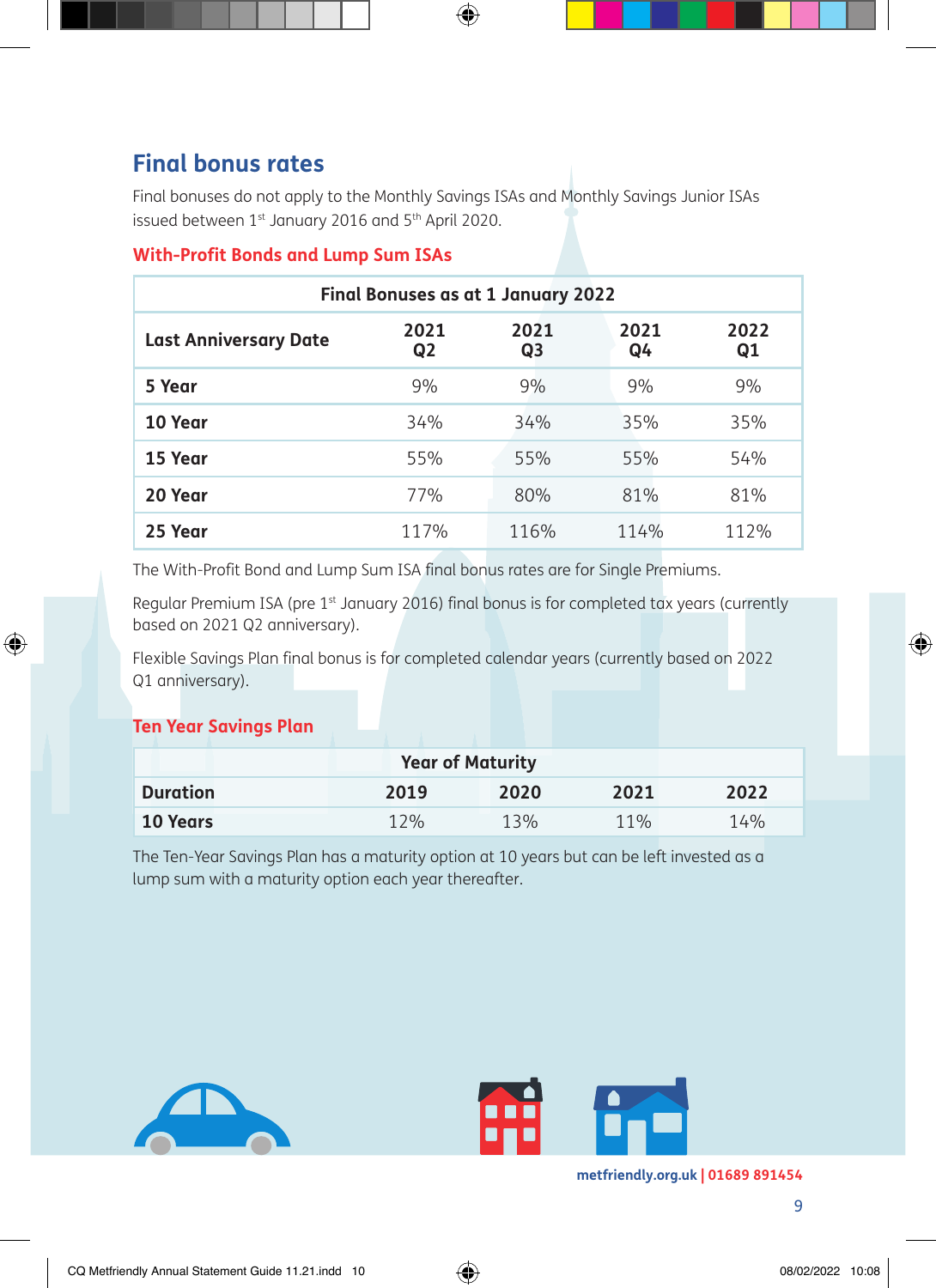## **Current Metfriendly Products**

The table below shows basic information about products that are currently available.

| <b>Product</b>                                                                                                                                                                                                                                                 | <b>Minimum</b><br><b>Contribution</b>          | <b>Maximum</b><br><b>Contribution</b>                                                                                                                                                                                                                                                                                                                             | <b>Minimum</b><br><b>Top Up</b> | <b>Maximum</b><br>Top Up     | Age<br><b>Limits</b> | <b>Final</b><br><b>Bonus</b> | <b>Taxable</b> |
|----------------------------------------------------------------------------------------------------------------------------------------------------------------------------------------------------------------------------------------------------------------|------------------------------------------------|-------------------------------------------------------------------------------------------------------------------------------------------------------------------------------------------------------------------------------------------------------------------------------------------------------------------------------------------------------------------|---------------------------------|------------------------------|----------------------|------------------------------|----------------|
| <b>Monthly</b><br><b>Savings ISA</b>                                                                                                                                                                                                                           | $£30*$                                         | £1,666.66                                                                                                                                                                                                                                                                                                                                                         | £500                            | ISA.<br>Limit                | 18                   | Y                            | N              |
|                                                                                                                                                                                                                                                                |                                                | A quaranteed annual bonus rate applies during the first tax year of opening your plan. Policies opened from<br>06/04/2020 are eligible for a final bonus following three complete tax years. Open with a regular premium from<br>£30. Once opened, you can add one-off payments of £500+.<br>*with the Metfriendly Escalator option. Visit metfriendly.org.uk/esc |                                 |                              |                      |                              |                |
| <b>Lump Sum</b><br><b>ISA</b>                                                                                                                                                                                                                                  | £2,000                                         | <b>ISA Limit</b>                                                                                                                                                                                                                                                                                                                                                  | £2,000                          | <b>ISA</b><br>I imit         | 18                   | Y                            | $\mathsf{N}$   |
|                                                                                                                                                                                                                                                                | ISA limit £20,000 for 2021/2022 and 2022/2023. | Annual bonus with a final bonus normally applied after three years.                                                                                                                                                                                                                                                                                               |                                 |                              |                      |                              |                |
| <b>Lifetime</b><br><b>ISA</b>                                                                                                                                                                                                                                  | $£50*$                                         | £333.33                                                                                                                                                                                                                                                                                                                                                           | f400                            | Lifetime<br><b>ISA Limit</b> | 18-39                | Y                            | N              |
| Must be held for 12 months before purchasing a property. LISA limit £4,000.<br>For the 25% Government bonus to apply, LISA savings must be put towards the purchase of a first home, or<br>taken from age 60.<br>Can also be opened with a lump sum of £1,200+ |                                                |                                                                                                                                                                                                                                                                                                                                                                   |                                 |                              |                      |                              |                |
|                                                                                                                                                                                                                                                                |                                                | *With the Metfriendly Escalator option. Visit metfriendly.org.uk/esc                                                                                                                                                                                                                                                                                              |                                 |                              |                      |                              |                |
| <b>With-Profit</b><br><b>Bond</b>                                                                                                                                                                                                                              | £2,000                                         | No Limit                                                                                                                                                                                                                                                                                                                                                          | £2,000                          | N/A                          | 18                   | Y                            | Y              |
| Higher or additional rate tax payers may be liable for income tax when the plan is cashed in.                                                                                                                                                                  |                                                |                                                                                                                                                                                                                                                                                                                                                                   |                                 |                              |                      |                              |                |
| <b>Guaranteed</b><br>5 Year<br><b>Savings</b><br>Plan                                                                                                                                                                                                          | f20                                            | No Limit                                                                                                                                                                                                                                                                                                                                                          | N/A                             | N/A                          | 18                   | N                            | Y              |
| 61 months' contributions paid back to plan holder after 5 years.<br>62 months' contributions paid back to plan holder for plans started before 01/01/2017.<br>Higher or additional rate tax payers may be liable for income tax when the plan is cashed in.    |                                                |                                                                                                                                                                                                                                                                                                                                                                   |                                 |                              |                      |                              |                |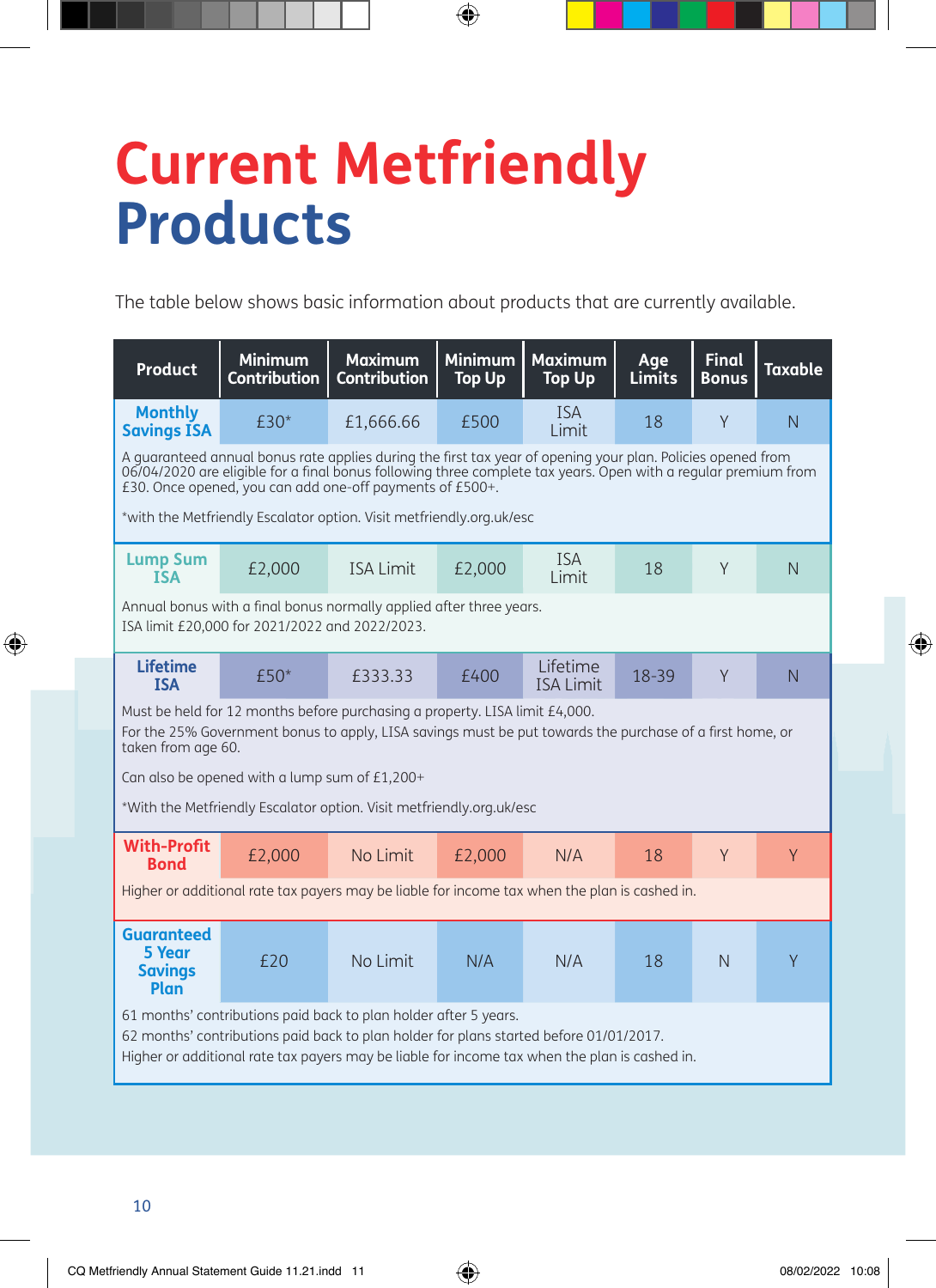| <b>Product</b>                                                                                         | <b>Minimum</b><br><b>Contribution</b>             | <b>Maximum</b><br><b>Contribution</b>                                                                                                                                                                                          | <b>Minimum</b><br><b>Top Up</b> | Maximum<br><b>Top Up</b>   | Age<br>Limits                 | <b>Final</b><br><b>Bonus</b> | <b>Taxable</b> |
|--------------------------------------------------------------------------------------------------------|---------------------------------------------------|--------------------------------------------------------------------------------------------------------------------------------------------------------------------------------------------------------------------------------|---------------------------------|----------------------------|-------------------------------|------------------------------|----------------|
| 10-Year<br><b>Savings Plan</b><br>(Tax-<br>Exempt)                                                     | £25                                               | £25                                                                                                                                                                                                                            | N/A                             | N/A                        | 18-54<br>$(49)$ if<br>smoker) | Y                            | N              |
|                                                                                                        |                                                   | The maximum contribution to Tax-Exempt Plans across all providers is £25 per month.<br>Must be retained for 10 years to remain qualifying for tax purposes.                                                                    |                                 |                            |                               |                              |                |
| Children's<br>Savings<br><b>Plan (Tax-</b><br>Exempt)                                                  | £25                                               | £25                                                                                                                                                                                                                            | N/A                             | N/A                        | $0 - 17$                      | Y                            | N              |
|                                                                                                        |                                                   | Only 1 Tax-Exempt plan per child across all providers.<br>Must be retained for 10 years to remain qualifying for tax purposes.                                                                                                 |                                 |                            |                               |                              |                |
| 10 Year<br>Savings<br><b>Plan</b><br>(Standard)                                                        | £25                                               | f300                                                                                                                                                                                                                           | N/A                             | N/A                        | 18-54<br>(49 if<br>smoker)    | Y                            | N              |
|                                                                                                        |                                                   | Must be retained for 10 years to remain qualifying for tax purposes.                                                                                                                                                           |                                 |                            |                               |                              |                |
| <b>Junior ISA</b>                                                                                      | £30                                               | Junior<br><b>ISA Limit</b>                                                                                                                                                                                                     | £500                            | Junior<br><b>ISA Limit</b> | $0 - 17$                      | Y                            | N.             |
|                                                                                                        | Junior ISA limit for tax year, 2021/2022: £9,000. | A guaranteed annual bonus rate applies during the first tax year of opening your plan. Policies opened from<br>06/04/2020 are eligible for a final bonus following three complete tax years. Cannot be withdrawn until age 18. |                                 |                            |                               |                              |                |
| <b>Income</b><br><b>Protection</b>                                                                     | £14.68*<br>(non smoker)<br>£19.57*<br>(smoker)    |                                                                                                                                                                                                                                | N/A                             | N/A                        | $18 - 49$                     | N/A                          | N              |
|                                                                                                        |                                                   | Available to salaried Police Staff and Police Officers in England and Wales only.                                                                                                                                              |                                 |                            |                               |                              |                |
|                                                                                                        |                                                   | *Premiums are based on commencement of service salary+ London weighting.                                                                                                                                                       |                                 |                            |                               |                              |                |
| Critical<br><b>Illness</b>                                                                             | £4.95<br>(non smoker)<br>£6.60<br>(smoker)        |                                                                                                                                                                                                                                | N/A                             | N/A                        | $18 - 34$                     | N/A                          | N              |
| Also available to Police Specials, in addition to Police Officers and Staff.                           |                                                   |                                                                                                                                                                                                                                |                                 |                            |                               |                              |                |
| <b>Life</b><br><b>Insurance</b>                                                                        | £3                                                |                                                                                                                                                                                                                                | N/A                             | N/A                        | $18 - 69$                     | N/A                          | N.             |
| Available as joint life. Critical Illness cover up to age 60 available on single lives for extra cost. |                                                   |                                                                                                                                                                                                                                |                                 |                            |                               |                              |                |